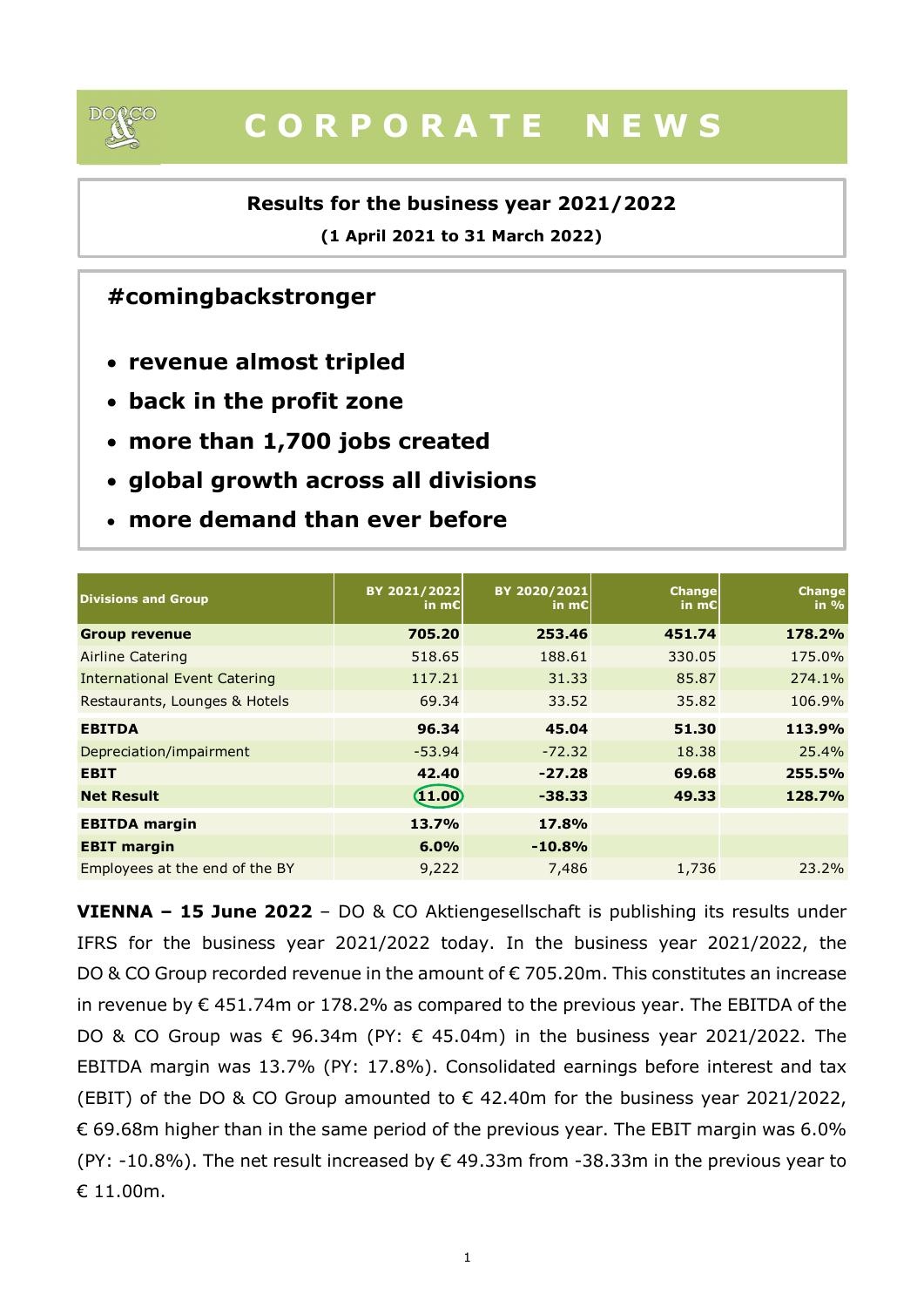In the course of the business year 2021/2022, the Group was able to steadily increase revenue each quarter. Both the Airline Catering division and the International Event Catering division even generated new record revenues. The fourth quarter of the business year 2021/2022 was the Airline Catering division's strongest fourth quarter in terms of revenue in DO & CO's corporate history. The International Event Catering division also reported its strongest second half year in terms of revenue. Despite several lockdowns, increased legal restrictions for containment of the COVID-19 pandemic in several countries, and the dramatic depreciation of the Turkish lira, revenue increased to € 705.20m in the business year 2021/2022.

The positive trend also continues with regard to the result. At  $\epsilon$  96.34m, DO & CO generated the highest EBITDA in its corporate history in the business year 2021/2022. The quickly implemented restructuring measures at the beginning of the COVID-19 pandemic, the focus on efficient internal processes, the acquisition of numerous new customers, as well as various government support measures made it possible to achieve this record result in a difficult market environment.

Despite the strain resulting from the depreciation of the Turkish lira, cash and cash equivalents also increased to  $\epsilon$  207.63m towards the end of the business year 2021/2022.

The net debt to EBITDA ratio, which amounted to 8.24 as at 31 March 2021, was reduced by more than 50% within the business year 2021/2022 and amounts to 3.31 as at 31 March 2022.

Despite achieving a positive net result, the Management Board proposes to the General Meeting of Shareholders that no dividend will be distributed for the business year 2021/2022 due to the ongoing impact of the COVID-19 pandemic and the possibilities to invest in growth opportunities in the near future.

Achieving the turnaround in a difficult market environment was only possible thanks to the employees and their incredible commitment. The most important ingredient in the recipe for our premium offer are our employees, each of whom has their own unique personality and a passion for hospitality. DO & CO is thus both happy and proud that more than 1,700 new employees were hired and trained in the business year under review 2021/2022 (number of full-time equivalents in the reference period March 2021 to March 2022). Approximately 1,000 employees joined the team in the US alone.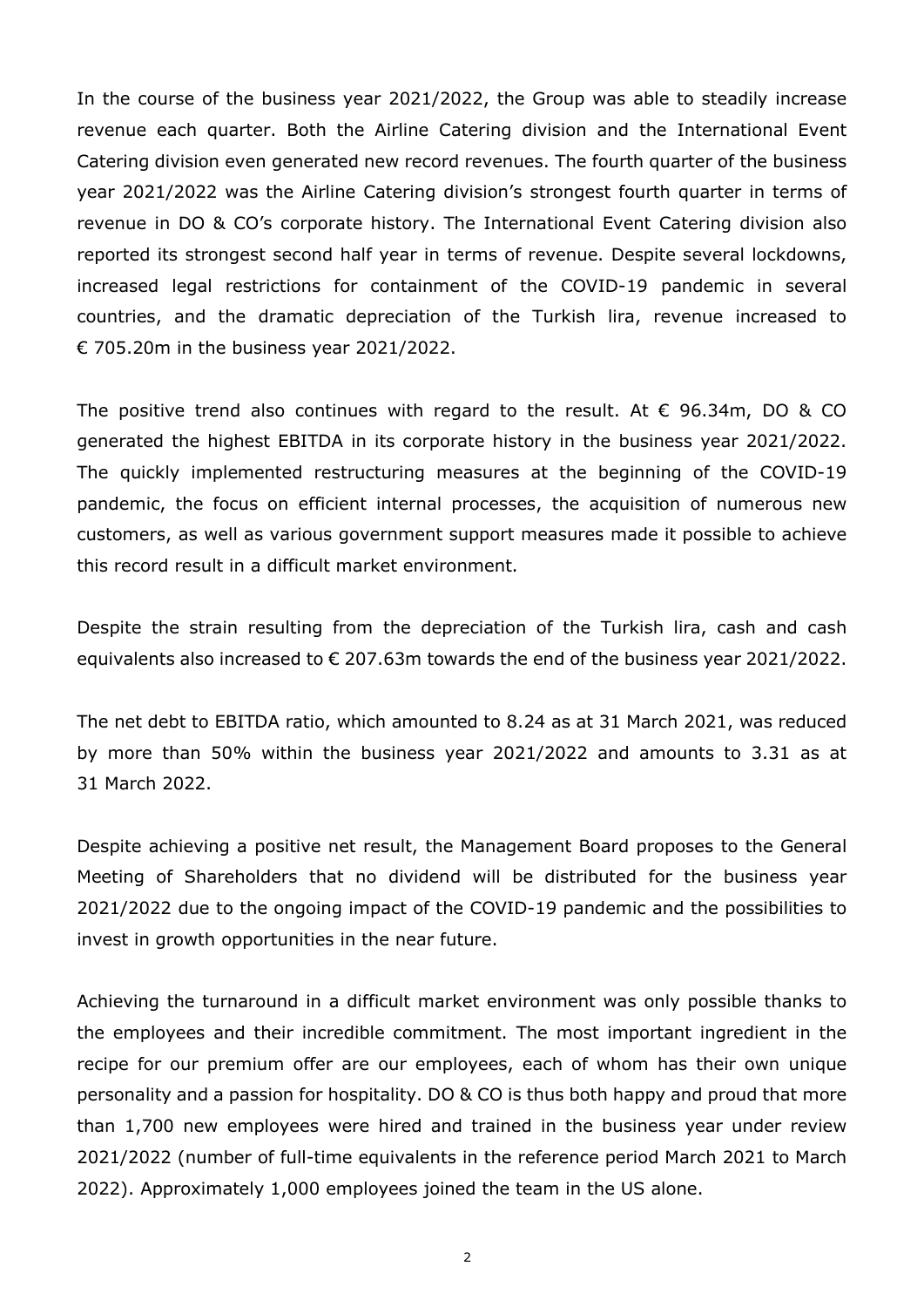| Below, a detailed account is given on the development of the three divisions of the |               |                  |               |               |
|-------------------------------------------------------------------------------------|---------------|------------------|---------------|---------------|
|                                                                                     |               |                  |               |               |
|                                                                                     |               |                  |               |               |
|                                                                                     |               |                  |               |               |
|                                                                                     |               |                  |               |               |
|                                                                                     |               |                  |               |               |
|                                                                                     |               |                  |               |               |
| DO & CO Group:                                                                      |               |                  |               |               |
|                                                                                     |               |                  |               |               |
|                                                                                     |               |                  |               |               |
| <b>1. AIRLINE CATERING</b>                                                          |               |                  |               |               |
|                                                                                     |               |                  |               |               |
|                                                                                     |               |                  |               |               |
|                                                                                     | BY 2021/2022  | BY 2020/2021     | <b>Change</b> | <b>Change</b> |
| <b>Airline Catering</b>                                                             | in $mE$       | in $mE$          | in $mE$       | in %          |
| Revenue                                                                             | 518.65        | 188.61           | 330.05        | 175.0%        |
| <b>EBITDA</b>                                                                       | 68.58         | 33.84            | 34.74         | 102.7%        |
| Depreciation/impairment                                                             | $-41.51$      | $-43.21$         | 1.71          | 3.9%          |
| <b>EBIT</b>                                                                         | 27.07         | $-9.38$          | 36.45         | 388.6%        |
|                                                                                     |               |                  |               |               |
| <b>EBITDA</b> margin                                                                | 13.2%         | 17.9%            |               |               |
| <b>EBIT margin</b><br>Share in consolidated revenue                                 | 5.2%<br>73.5% | $-5.0%$<br>74.4% |               |               |

## 1. AIRLINE CATERING

In the fourth quarter of the business year 2021/2022, a new revenue record was achieved in the Airline Catering division. With revenue amounting to  $\epsilon$  166.47m, not only were precrisis levels exceeded but the Company also reported the strongest fourth quarter revenue in its history. This underlines the high demand for premium solutions in Airline Catering despite the pandemic.

Despite the ongoing difficult market environment, the Airline Catering division generated a massive increase in revenue of 175.0% as compared to the previous year. Revenue in the business year 2021/2022 amounts to € 518.65m (PY:  $∈$  188.61m). At  $∈$  68.58m, EBITDA is  $\epsilon$  34.74m higher than the figure of the previous year. EBIT amounts to  $\epsilon$  27.07m (PY: € -9.38m).

With regard to the development, the following is worth noting:

## New DO & CO location in Boston

DO & CO is now also hub caterer for Delta Air Lines in Boston and since January 2022 responsible for the catering and since March 2022 for the handling services for all short and long-haul flights ex Boston. Following the start up of catering services at the Delta Air Lines hub in Detroit in March 2021, DO & CO will thus serve the airline's next important US hub. The new major contract in Boston is another milestone on DO & CO's path to success, once again underlining the great demand for quality. This means that, DO & CO is further expanding its market position in the US and in addition to New York, Los Angeles, Chicago and Detroit, DO & CO now operates a fifth location in the US.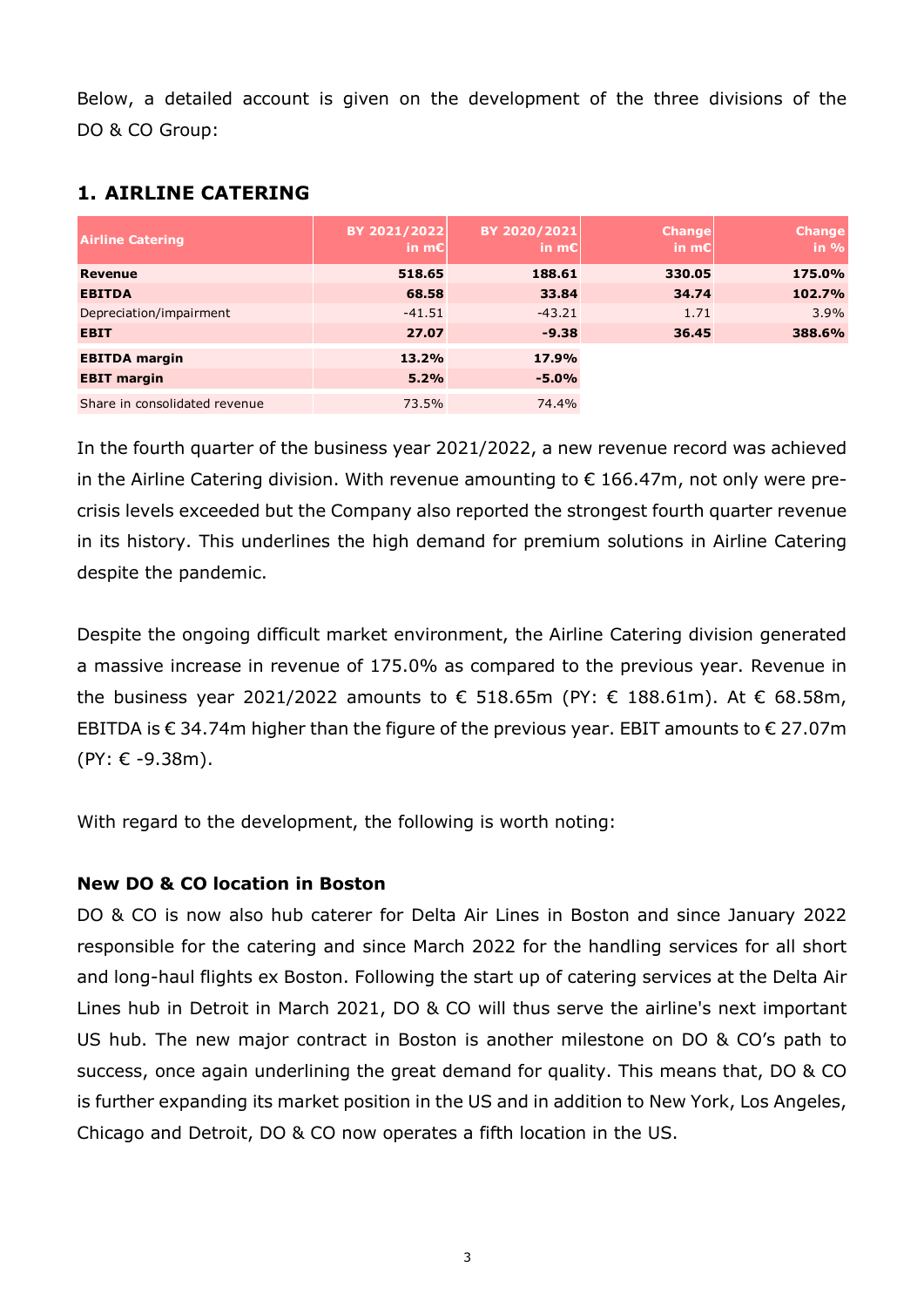### DO & CO wins home base of JetBlue at New York-JFK

Based on the catering contract for JetBlue's business class ex New York-JFK in 2018, DO & CO was also able to win the airline's catering services ex Los Angeles, Palm Springs and San Diego at the beginning of the business year 2021/2022. Soon after, the cooperation was also extended to Europe, and DO & CO has provided catering for JetBlue guests on board all long-haul flights ex London-Heathrow and Gatwick since the end of summer 2021. In December 2021, DO & CO took over one of the largest and most important JetBlue hubs, New York-JFK, as the sole caterer.

### Acquisition of Delta Air Lines in Seoul (Incheon)

DO & CO is proud to be able to further expand its business relationship with Delta Air Lines for the first time outside the USA at an international hub. With up to ten daily flights, Incheon is a particularly important location for Delta Air Lines in Asia.

### Win of significant new airline catering customers

Despite the serious impact of the COVID-19 pandemic on the aviation industry, DO & CO is continuing to expand its position as the leading premium airline caterer. In addition to Delta Air Lines in Boston and Seoul, DO & CO was able to acquire a number of renowned new customers at various locations in the business year 2021/2022:

- Etihad Airways ex Frankfurt, Munich and London Heathrow
- Etihad Airways ex Chicago and Los Angeles
- Egypt Air ex Frankfurt, Munich and Düsseldorf
	- Saudi Royal Aviation at all DO & CO locations around the world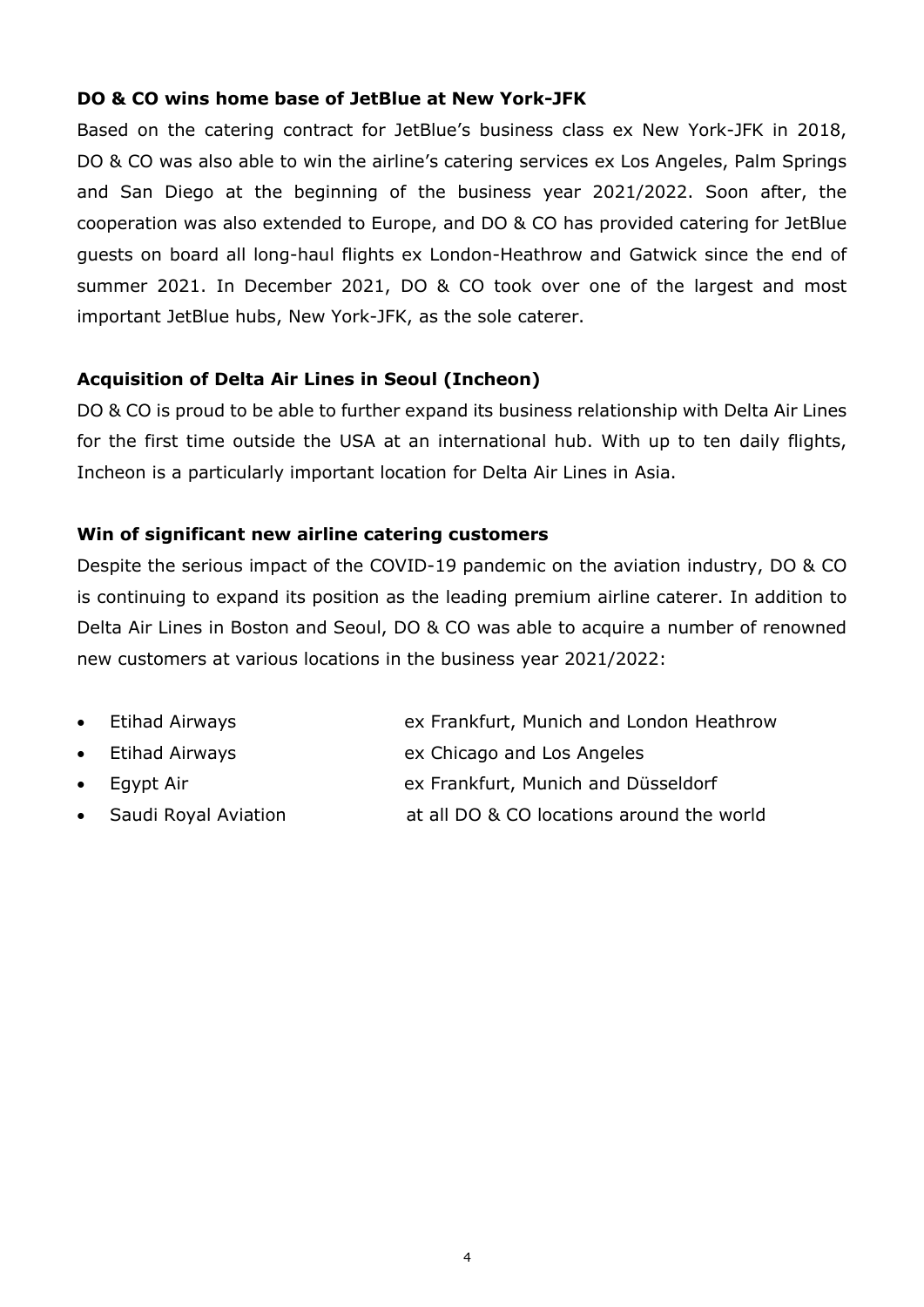## 2. INTERNATIONAL EVENT CATERING

| <b>International</b><br><b>Event Catering</b> | BY 2021/2022<br>$\mathsf{in} \ \mathsf{mCl}$ | BY 2020/2021<br>in $m\epsilon$ | <b>Change</b><br><b>in m€l</b> | <b>Change</b><br>$in \%$ |
|-----------------------------------------------|----------------------------------------------|--------------------------------|--------------------------------|--------------------------|
| <b>Revenue</b>                                | 117.21                                       | 31.33                          | 85.87                          | 274.1%                   |
| <b>EBITDA</b>                                 | 20.91                                        | 11.36                          | 9.55                           | 84.0%                    |
| Depreciation/impairment                       | $-4.84$                                      | $-4.64$                        | $-0.21$                        | $-4.5%$                  |
| <b>EBIT</b>                                   | 16.06                                        | 6.72                           | 9.34                           | 138.9%                   |
| <b>EBITDA</b> margin                          | 17.8%                                        | 36.3%                          |                                |                          |
| <b>EBIT margin</b>                            | 13.7%                                        | 21.5%                          |                                |                          |
| Share in consolidated revenue                 | 16.6%                                        | 12.4%                          |                                |                          |

Despite the difficult market environment due to the COVID-19 pandemic, DO & CO was once again responsible for successfully hosting numerous top-class events in the business year 2021/2022. Using innovative concepts to ensure COVID-19 safety, which were developed together with the organisers, the first major sports events since the outbreak of the pandemic were hosted without any infections and with a high degree of customer satisfaction.

In the business year 2021/2022, revenue in the International Event Catering division increased by 274.1% on the previous year to € 117.21m (PY:  $\epsilon$  31.33m). At  $\epsilon$  20.91m, EBITDA is  $\epsilon$  9.55m higher than the figure for the same period of the previous year. EBIT amounts to  $\epsilon$  16.06m (PY:  $\epsilon$  6.72m).

With regard to the development, the following is worth noting:

#### Provision of hospitality services for the UEFA EURO 2020

At the UEFA EURO 2020 European Football Championship, which due to COVID took place from June to July 2021, DO & CO was a partner of UEFA for the fifth time, responsible for providing hospitality and catering programmes at eight matches in London (including the final) and four matches in Munich. In addition to gourmet services, this also includes the areas infrastructure, cleaning, event hosts and hostesses, and entertainment. DO & CO is proud of having been a partner of UEFA for more than 20 years.

#### 30th successive Formula 1 season with DO & CO

DO & CO has worked with Formula 1 for 30 consecutive seasons, providing culinary services for the team of Mercedes and the Broadcast Center at all races. The Paddock Club, which – due to the pandemic – was only reopened to VIP guests at the Spielberg Ring in Austria at the beginning of July 2021, enjoyed great popularity. In the last season,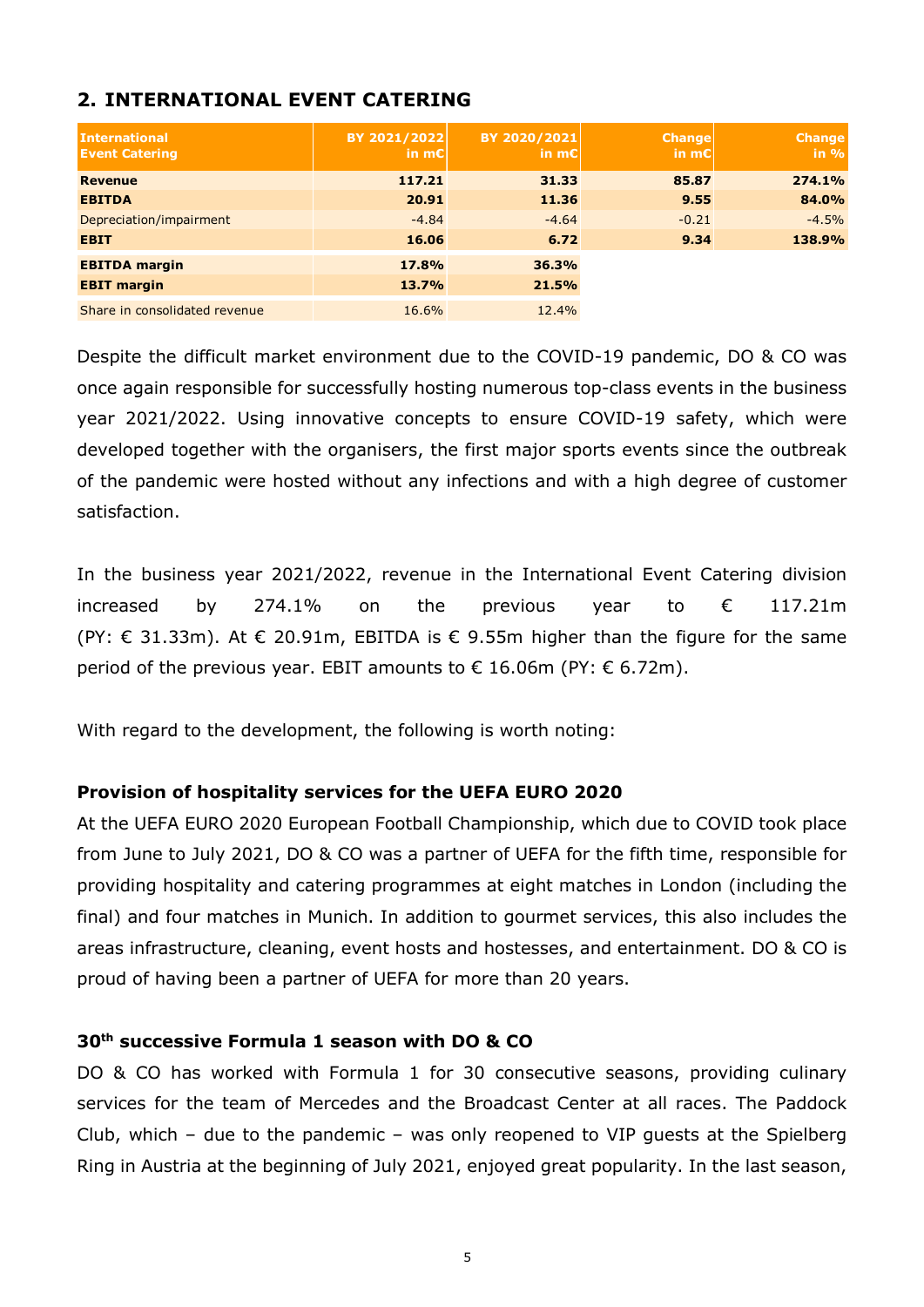the inaugural grand prix races in Qatar and Saudi Arabia were held. The two races reported particularly large numbers of guests and were a resounding success for DO & CO.

### Large number of premium events despite ongoing COVID-19 pandemic

Despite the impact on the market environment from the COVID-19 pandemic, DO & CO was once again responsible for successfully hosting numerous top-class events in the business year 2021/2022. In addition to the UEFA EURO 2020 and Formula 1, the UEFA Champions League final, the ATP tennis tournaments in Madrid and Vienna, the Acciona Open de España golf tournament in Madrid, the CHIO equestrian tournament in Aachen and the Beach Volleyball European Championships in Vienna were some of the event highlights of the business year under review 2021/2022. Large number of premium events despite ongoing COVID-19 pandemic<br>
Despite the impact on the market environment from the COVID-19 pandemic, DO & CO<br>
was once again responsible for successfully hosting numerous top-class eve Large number of premium events despite ongoing COVID-19 pandemic, DO & CO<br>
EBS of eaglin responsible for successfully hosting numerous top-class events in the<br>
was once again responsible for successfully hosting numerous t Despite the impact on the market environment from the COVID-19 pandemic, DO & CO<br>
was once again responsible for successfully hosting numerous top-class events in the<br>
uusiness year 2021/2022. In addition to the UEFA EURO

| Despite the impact on the mantet christianism in the covers is panaering, bo                 |              |              |                            |               |
|----------------------------------------------------------------------------------------------|--------------|--------------|----------------------------|---------------|
| was once again responsible for successfully hosting numerous top-class events in the         |              |              |                            |               |
| business year 2021/2022. In addition to the UEFA EURO 2020 and Formula 1, the UEFA           |              |              |                            |               |
| Champions League final, the ATP tennis tournaments in Madrid and Vienna, the Acciona         |              |              |                            |               |
| Open de España golf tournament in Madrid, the CHIO equestrian tournament in Aachen           |              |              |                            |               |
| and the Beach Volleyball European Championships in Vienna were some of the event             |              |              |                            |               |
| highlights of the business year under review 2021/2022.                                      |              |              |                            |               |
| <b>3. RESTAURANTS, LOUNGES &amp; HOTELS</b><br><b>Restaurants, Lounges</b>                   | BY 2021/2022 | BY 2020/2021 | <b>Change</b>              | <b>Change</b> |
| & Hotels                                                                                     | ∣in m€l      | in $mC$      | $\left  \text{in} \right $ | in $%$        |
| Revenue                                                                                      | 69.34        | 33.52        | 35.82                      | 106.9%        |
| <b>EBITDA</b>                                                                                | 6.85         | $-0.16$      | 7.01                       | 4485.9%       |
| Depreciation/impairment                                                                      | $-7.58$      | $-24.46$     | 16.88                      | 69.0%         |
| <b>EBIT</b>                                                                                  | $-0.73$      | $-24.62$     | 23.89                      | 97.0%         |
| <b>EBITDA</b> margin                                                                         | 9.9%         | $-0.5%$      |                            |               |
| <b>EBIT margin</b>                                                                           | $-1.1%$      | $-73.5%$     |                            |               |
| Share in consolidated revenue                                                                | 9.8%         | 13.2%        |                            |               |
| The Restaurants, Lounges & Hotels division is the heart of the DO & CO Group, serving as     |              |              |                            |               |
|                                                                                              |              |              |                            |               |
| the basis for the DO & CO Group's innovation activities. In addition, the activities in this |              |              |                            |               |

## 3. RESTAURANTS, LOUNGES & HOTELS

The Restaurants, Lounges & Hotels division is the heart of the DO & CO Group, serving as the basis for the DO & CO Group's innovation activities. In addition, the activities in this division are the benchmark for best quality, training, branding and the standard bearer of the Group. The division is made up of the units Restaurants, Demel Café, Lounges, Hotels, Employee Restaurants, Retail and Airport Dining.

Revenue also significantly increased in this division compared to the previous year, despite renewed lockdowns in Austria. Immediately after the COVID-19 pandemic began, the development of new business models and distribution channels was commenced in the entire company to keep DO & CO flexible and competitive even in this difficult phase. In the business year 2021/2022, DO & CO was thus able to generate revenue at a pre-crisis level particularly in the retail segment

In the business year 2021/2022, the Restaurants, Lounges & Hotels division accounted for revenue of  $\epsilon$  69.34m (PY:  $\epsilon$  33.52m). This represents an increase of 106.9% on the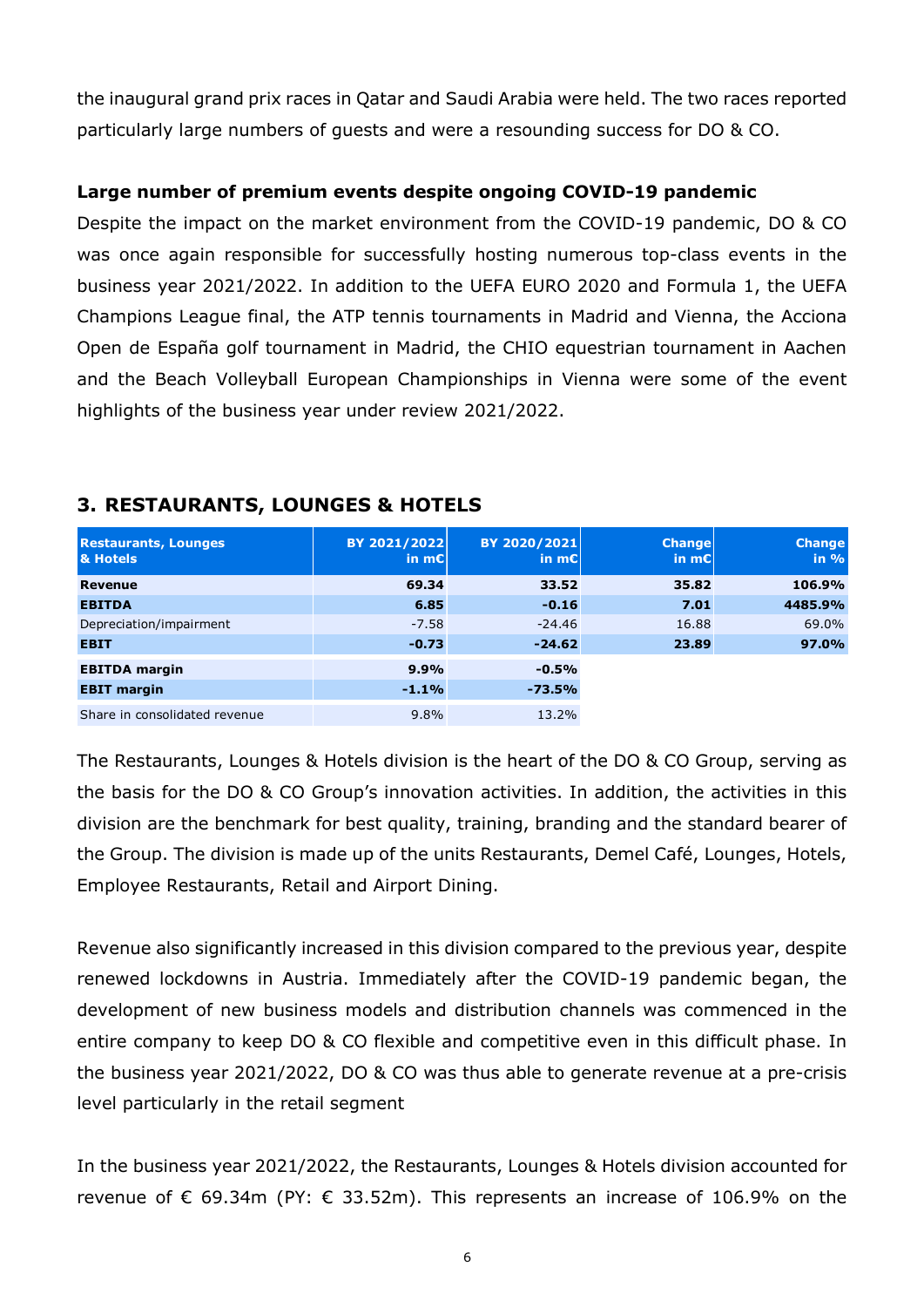previous year. EBIDTA of  $\epsilon$  6.85 m $\epsilon$  (PY: -0.16 m $\epsilon$ ) has been strongly affected by a writedown on a customer receivable in the amount of  $\epsilon$  3.52m, nevertheless being significantly, i.e.  $\epsilon$  7.01m, better than in the previous year. EBIT has been affected by the write-down to a similar extent and amounts to  $\epsilon$  -0.73m (PY:  $\epsilon$  -24.62m).

With regard to the further development of that division, the following is worth noting:

#### Opening of the new DO & CO hotel including a restaurant in Munich

In Munich, the new DO & CO restaurants and the new boutique hotel have been opened. Following the soft opening, full operation is expected for the upcoming business year 2022/2023. The top-class project, which has one of the best locations in Munich right next to the Marienplatz and in the same building as the FC Bayern World, was completed at the end of November 2020. However, earlier opening was not possible due to lockdown regulations in Germany.

#### Expansion of the food service offer at Vienna Airport

At Vienna Airport, restaurants and shops at the redesigned terminal 2 were able to reopen for the first time since March 2020. A new ONYX sushi bar, a new DO & CO delicatessen restaurant, and a new bar will be added to the existing catering services. DO & CO is happy to be able to further intensify its partnership with Vienna Airport in the future.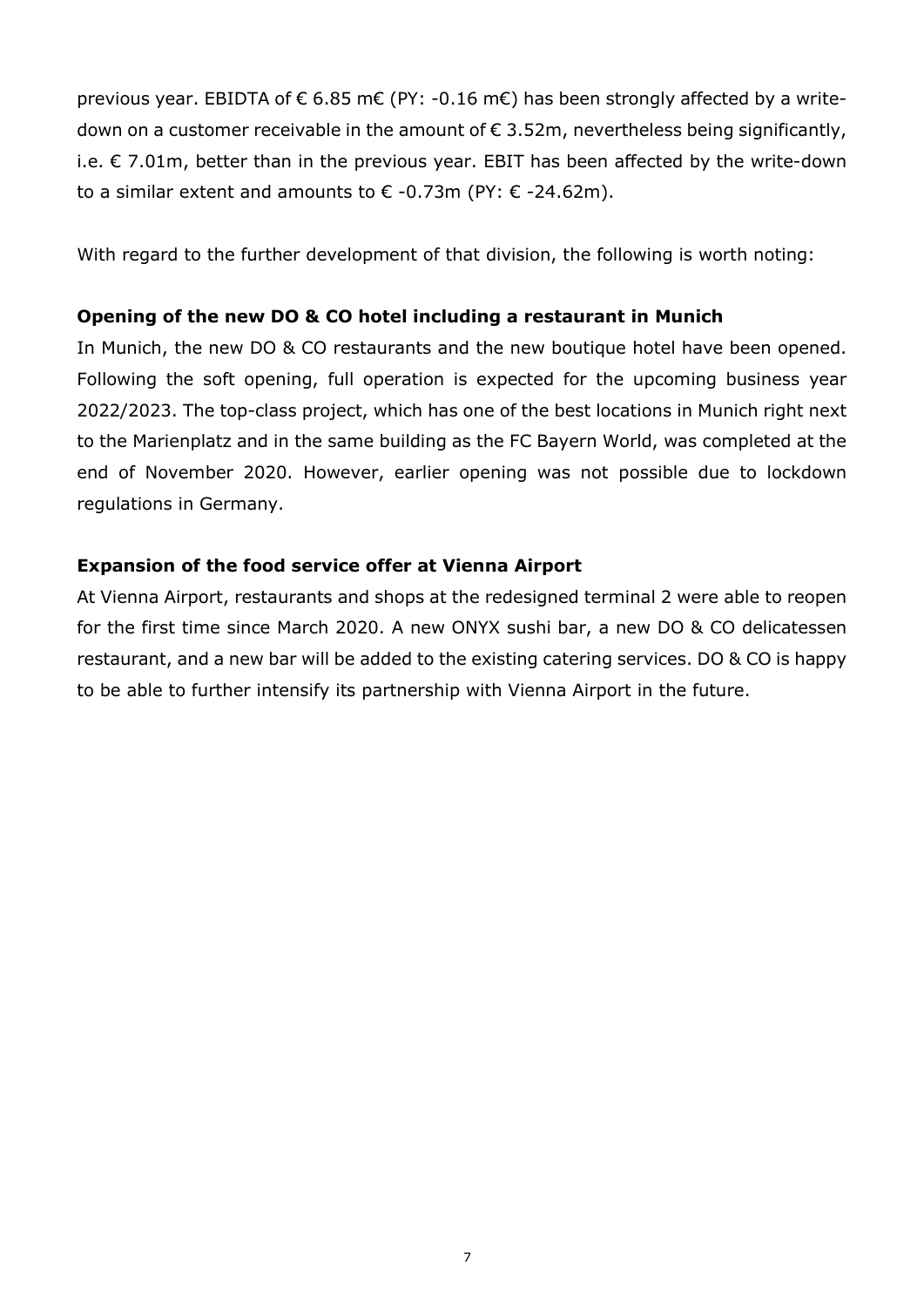## **OUTLOOK**

After two very difficult years during the pandemic, the outlook for the coming business year is very pleasing.

DO & CO is delighted that its premium products and services are in very high demand, which is also reflected in the strong order book.

The acquisition of new major customers such as Delta Air Lines in Boston and Detroit, JetBlue in New York-JFK, the strong relationship as a home caterer to Turkish Airlines, British Airways or Iberia and the expansion of the business scope with Qatar Airways show that DO & CO offers a very individually tailored and competitive product portfolio for each customer, which quality-oriented customers like to make use of.

It is evident that in the division Airline Catering, and a post pandemic world, many major customers want to act even more environmentally friendly than before with a stronger orientation towards quality.

One example of this is with British Airways, who decided to switch from frozen meals to fresh DO & CO menus, produced daily without flavour enhancers, additives or preservatives. DO & CO goes to great lengths to source as many regional raw materials as possible for its food production. In addition, DO & CO freshly cooked meals are served in either rotable or environmentally friendly packaging.

This not only leads to an expansion of production at the London Heathrow site, but also to a significant reduction in CO2 emissions through on-site production, the elimination of long deep-freeze transport routes and from the reduction in energy requirements due to the elimination of deep-freeze capacity.

This emerging trend in the airline catering market is of particular benefit to DO & CO, as it confirms its own business model.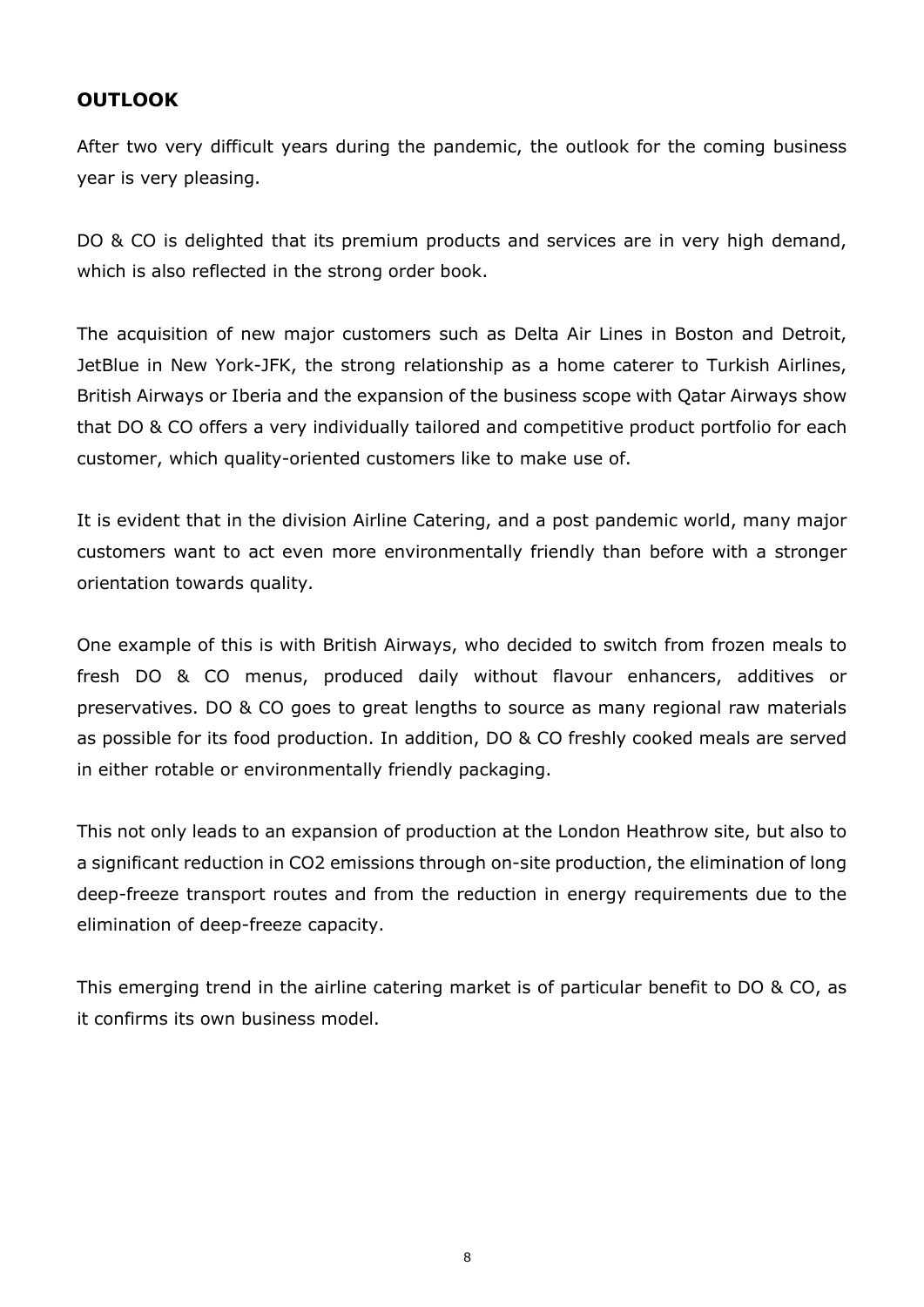Further news for the Airline Catering division are:

#### Miami to become the sixth DO & CO location in the US

With Miami, DO & CO will open its sixth location in the US by the end of the year 2022. A property of about 20,000m<sup>2</sup> has already been rented, which will be used as a modern gourmet kitchen as well as a storage facility and logistical hub for the strong growing international event business in the Americas region.

#### DO & CO wins KLM Royal Dutch Airlines for the first time

DO & CO is very proud to include KLM Royal Dutch Airlines as another premium airline in its customer portfolio. DO & CO wins the three largest locations in the US by volume: New York-JFK, Los Angeles and Chicago. As early as summer 2022, DO & CO will take over catering services for all KLM flights ex New York-JFK. The other two locations in Los Angeles and Chicago will follow in autumn 2022.

#### DO & CO wins Etihad Airways in New York-JFK

After DO & CO winning Etihad in London, Frankfurt, Munich, Los Angeles and Chicago in the previous business year, the win of New York-JFK was announced soon after the end of the business year 2021/2022. As of May 2022, DO & CO will provide catering services on all Etihad Airways flights ex New York-JFK.

Also, the divisions International Event Catering and Restaurants, Lounges & Hotels face an unprecedented demand, which has never been seen before.

#### Very encouraging Formula 1

The pre-bookings for the Paddock Club for the season 2022 indicate a very good utilisation. DO & CO does not only focus on a unique product and customer experience with lots of innovation and personalised services, but also clusters the logistics of this international business as much as possible. The new Americas hub in Miami will substantially shorten the transportation routes for all events in the North and South American region.

DO & CO uses in this business field almost only rotable packaging solutions as well as strict waste segregation concepts, which are unique for these major events setting new industry standards.